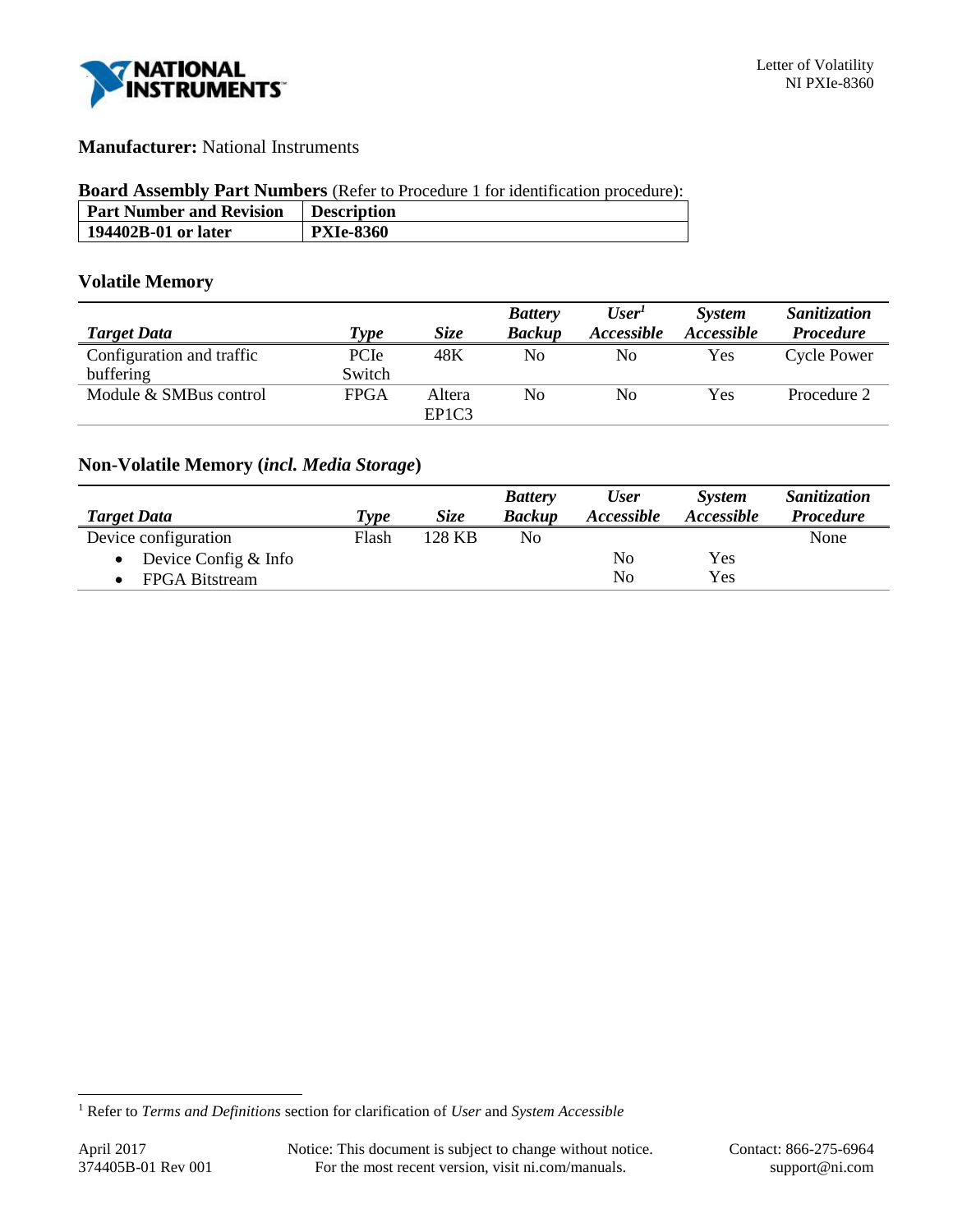

# **Procedures**

### **Procedure 1 – Board Assembly Part Number identification:**

To determine the Board Assembly Part Number and Revision, refer to the label applied to the surface of your product. The Assembly Part Number should be formatted as "######a-##L".

## **Procedure 2 – Module and SMBus Control FPGA:**

To clear the Module and SMBus Control FPGA, remove auxiliary power from the module using one of the following two methods:

- 1. Remove Mains power from the chassis
- 2. Eject the module from the chassis for a few seconds